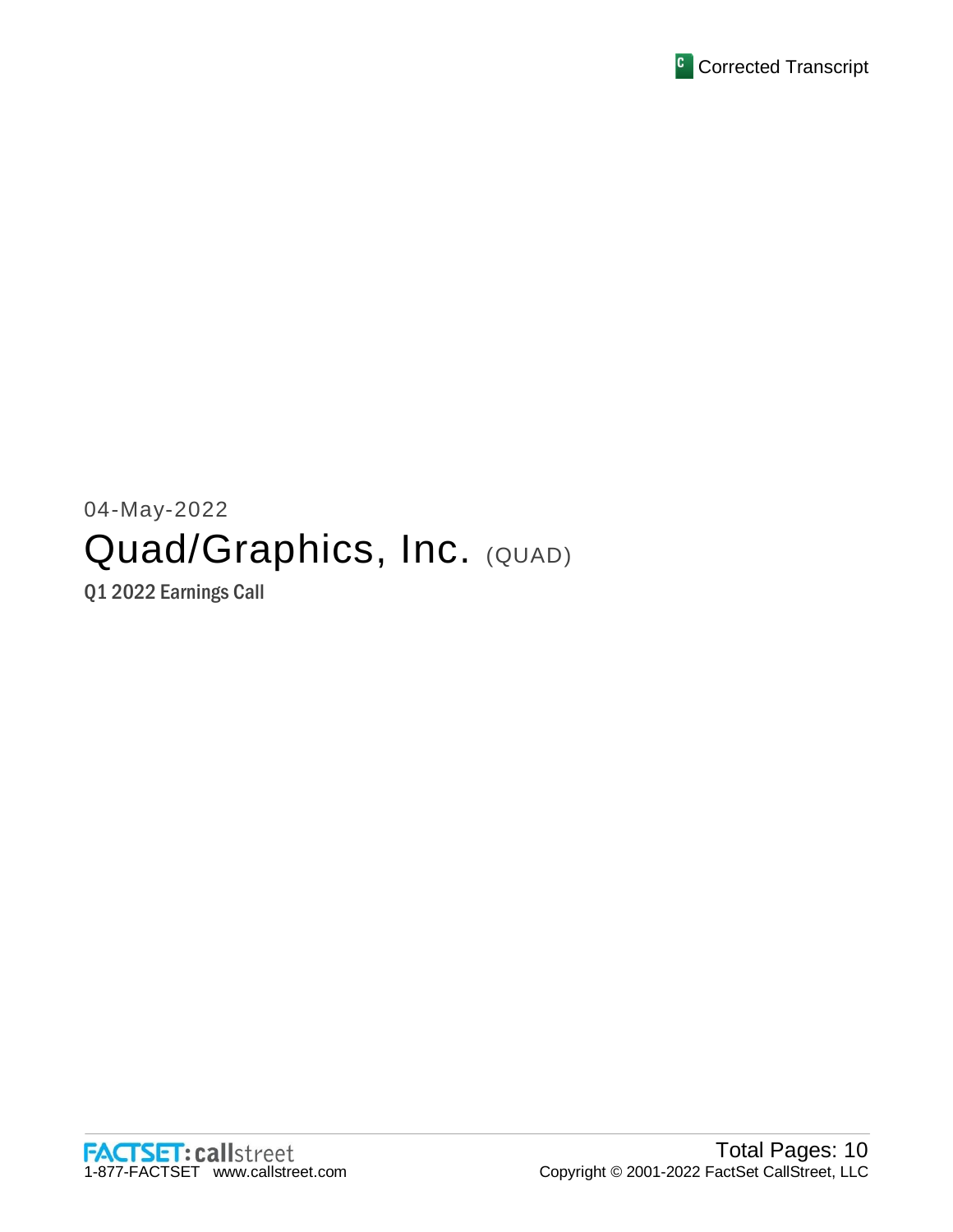## **CORPORATE PARTICIPANTS**

#### Katie Krebsbach

Investor Relations Manager, Quad/Graphics, Inc.

Anthony C. Staniak Chief Financial Officer, Quad/Graphics, Inc.

#### Joel Quadracci

Chairman, President & Chief Executive Officer, Quad/Graphics, Inc.

## **MANAGEMENT DISCUSSION SECTION**

**Operator**: Good morning, ladies and gentlemen, and welcome to Quad's First Quarter Conference Call. During today's call, all participants will be in a listen-only mode. [Operator Instructions] A slide presentation accompanies today's webcast, and participants are invited to follow along, advancing the slides themselves.

.....................................................................................................................................................................................................................................................................

To access the webcast, follow the instructions posted in the earnings release. Alternatively, you can access the slide presentation on the Investors section of Quad's website under the Events and Recent Presentations link. Please note that this event is being recorded.

And I'd now turn the conference call over to Katie Krebsbach, Quad's Investor Relations Manager. Katie, please go ahead.

.....................................................................................................................................................................................................................................................................

## Katie Krebsbach

Investor Relations Manager, Quad/Graphics, Inc.

Thank you, operator, and good morning, everyone. With me today are Joel Quadracci, Quad's Chairman, President and Chief Executive Officer; and Tony Staniak, Quad's Chief Financial Officer. Joel will lead off today's call with a business update, and Tony will follow with a summary of Quad's first quarter 2022 financial results followed by Q&A.

I would like to remind everyone that this call is being webcast, and forward-looking statements are subject to Safe Harbor provisions, as outlined in our quarterly news release and in today's slide presentation on slide 2. Quad's financial results are prepared in accordance with generally accepted accounting principles. However, this presentation also contains non-GAAP financial measures, including adjusted EBITDA, adjusted EBITDA margin, adjusted diluted earnings per share, free cash flow, net debt, and debt leverage ratio. We have included in the slide presentation reconciliations of these non-GAAP financial measures to GAAP financial measures.

Finally, a replay of the call and the slide presentation will be available on the Investors section of quad.com shortly after our call concludes today.

I will now hand over the call to Joel.

## Joel Quadracci

Chairman, President & Chief Executive Officer, Quad/Graphics, Inc.

Thank you, Katie, and good morning, everyone. Beginning on slide 3, I am pleased to report we delivered a fourth consecutive quarter of sales growth, achieving a 9% increase in net sales when excluding divestitures. This sales

.....................................................................................................................................................................................................................................................................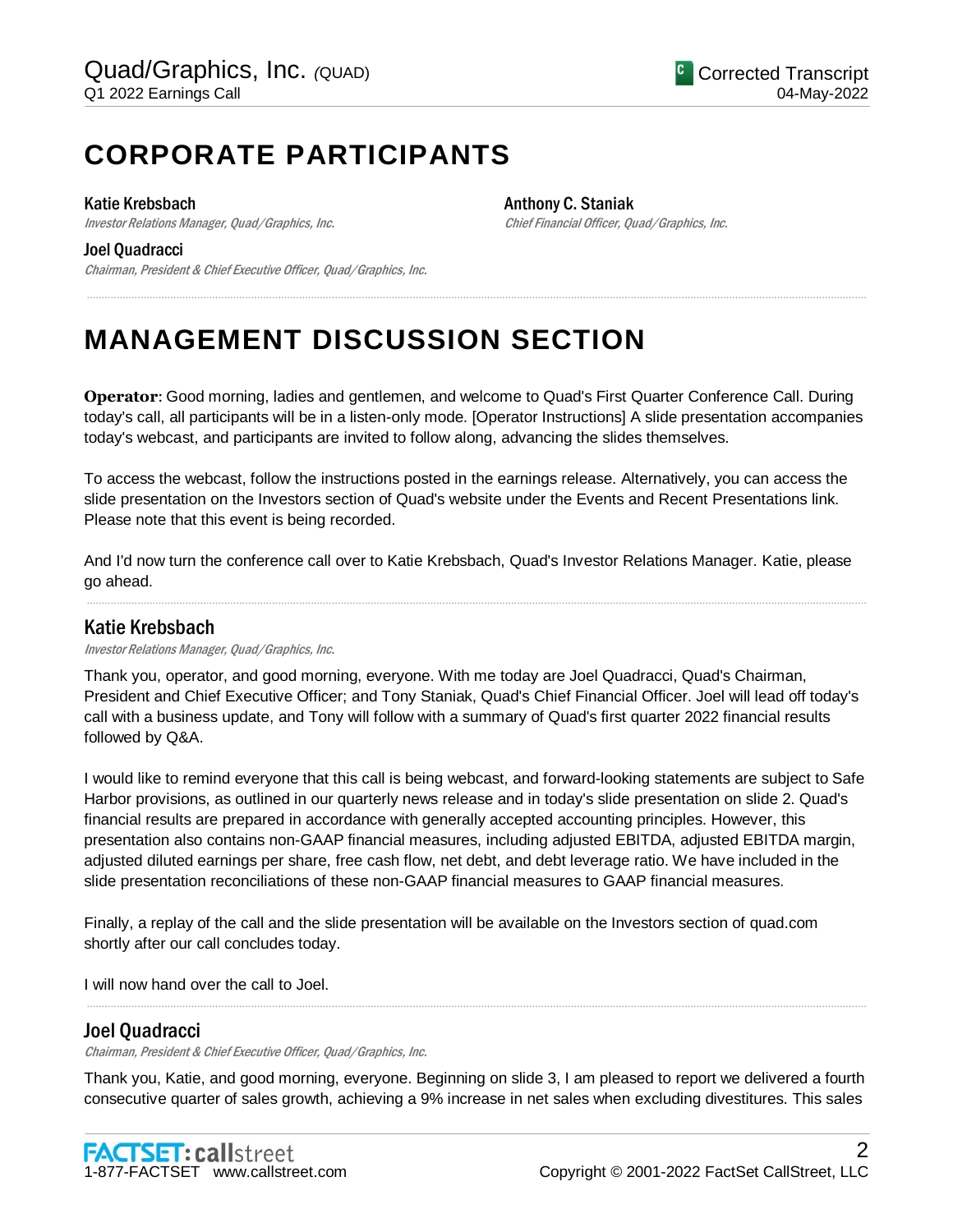## Quad/Graphics, Inc. *(*QUAD) Q1 2022 Earnings Call

growth reflects print segment share gains from new clients, net sales growth and targeted print and agency solutions, as well as increased pricing in response to inflationary cost pressures. Throughout the quarter, we continued to face macroeconomic headwinds such as ongoing inflationary cost pressures and supply chain constraints. We worked diligently to mitigate these impacts while also making investments to prepare for our seasonally busier second half of the year. These investments included increasing inventory levels for paper and other key manufacturing materials and hiring and training employees for our manufacturing operations far earlier than usual. As a result, our net earnings and adjusted EBITDA during the first quarter were negatively impacted.

Given the pace of inflation we implemented another across the board price increase, which will go into effect on May 15. Slide 4, shows how we continue to diversify our revenue into higher value and higher margin offerings while growing net sales 9%. Each of our product and services lines within targeted print and integrated solutions grew from first quarter last year to the first quarter this year, while we continued to manage for expected organic declines in large scale print.

Turning to slide 5, we are proud of the company's transformation and continue to evolve how we operate and communicate our value. Quad is unique. We are a marketing experience company that helps brands reimagine their marketing to be more streamlined, impactful, flexible and frictionless through an integrated marketing platform featuring distinct core specialties that includes business strategy, insights and analytics, technology solutions, managed services, agency and studio solutions, media, print, in-store and packaging. Our transformation was validated once again last week through our ranking as number 16 on the world's largest agency companies list compiled annually by Ad Age.

On slide 6, we highlight our three competitive advantages integrated marketing platform excellence, innovation and culture and social purpose. We continue to strategically invest in our platform to give brands and marketers a more efficient, effective and frictionless way to go-to-market and reach consumers and scale our competitive position. These investments include bringing onboard new talent. For example, we recently welcomed Rachel Winer as our new Senior Vice President of Business Development. Rachel is a powerhouse with nearly three decades of advertising, brand, marketing and communications experience, including head of office roles at Edelman and BuzzFeed and brand team leader roles at Leo BURNETT, JWT and BBDO.

We also continue to invest in our creative, strategic, analytic and production capabilities. These investments include but are not limited to advancements in data insights and analytics, industry leading client technology solutions and next gen printing capabilities, which include high quality, high speed digital process for variable print. These processes are a real game changer for our in-store group, which continues to grow by helping clients create unique shopping experiences that drive engagement and revenue.

To strengthen our brand as a marketing experience company we're making investments on how we market ourselves including introducing Quad to new and expanded audience as shown on slide 7. This year we participated in South by Southwest in the Consumer Electronics Show. And soon we'll be at the Cannes Lions International Festival of Creativity. Introducing Quad to other industry marketers allows us to create brand awareness [indiscernible] (06:15) innovative story, build new client relationships, and further increase revenue in growing vertical industries.

We also continue to host our own client events and conversations on timely and relevant topics for brands and marketers. For example, last week, Rise Interactive, our performance marketing agency, hosted preparing for the Metaverse through Augmented Reality Advertising. The marquee event was produced in partnership with Meta, Facebook's parent company and a visionary in the social connection space.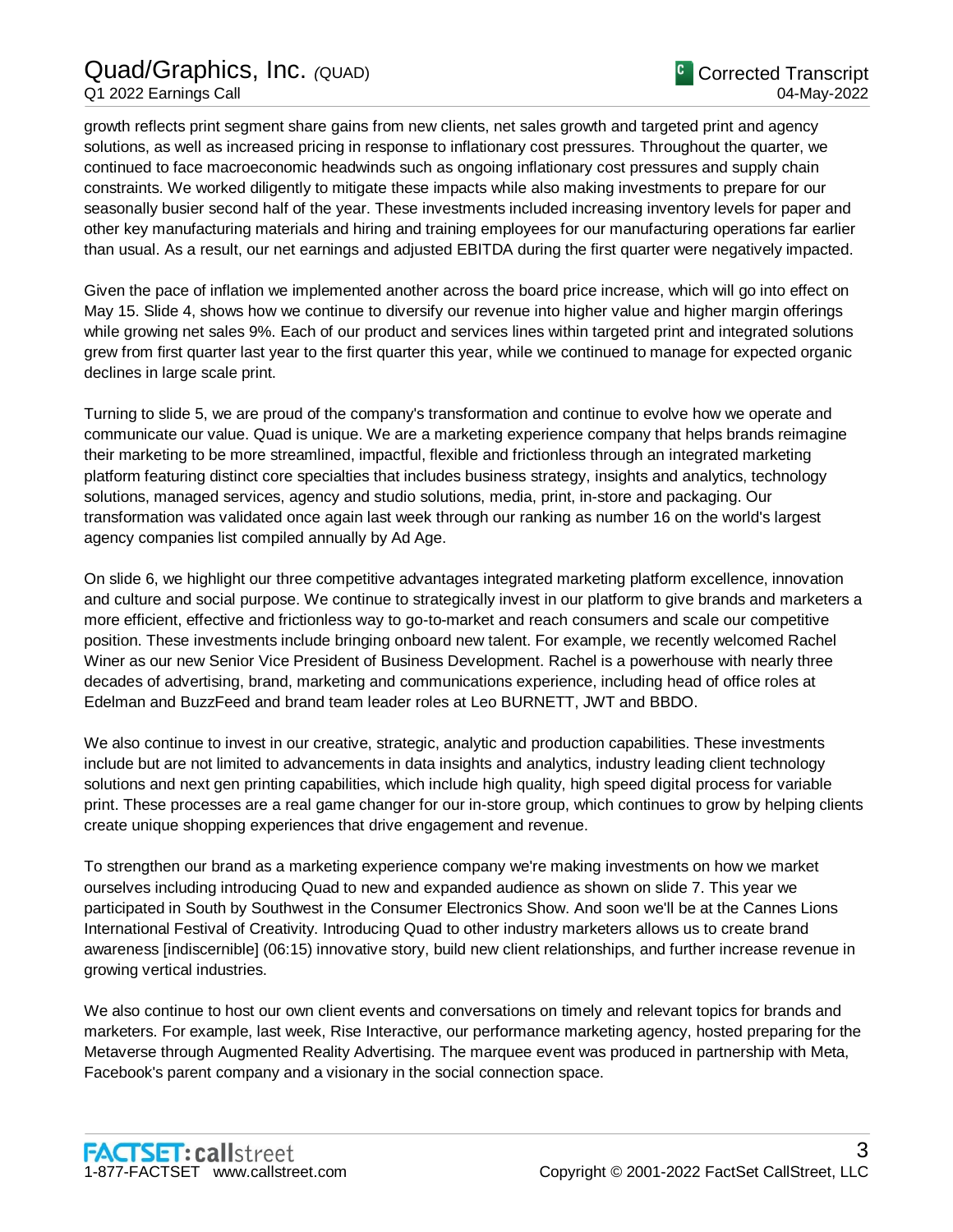The content gave attendees an exclusive look at the long term Metaverse roadmap, along with near-term opportunities for taking advantage of AR advertising as a real time way for brands to connect with their customers. This week we are hosting our 22nd Postal Conference, a multi-day event related to knowledge sharing and solutioning around postage, our clients' single largest print manufacturing related expense.

US Postmaster General Louis DeJoy is the featured speaker on the state of the agency and priorities for the future. I invite you to watch our website for conference updates. I am pleased to share that the Postal Service Reform Act was signed into law last month. The act saves the Postal Service approximately \$50 billion over the next 10 years and forgives both the debt and the non-payment of the healthcare prefunding. This puts the agency on a path to financial stability and reverses a crisis of confidence in the future of mail delivery. As one of the Postal Service's largest clients, we are proud to have helped advance this bill into law, the product of years of hard work, including testifying before Congress multiple times.

Quad has a unique advantage point that sits at the intersection of optimization, insights and innovation. On Slide 8, we show an example of how we help the global energy drink and media company known for creating unique experiences transform its marketing operations, paving the way for us to rapidly expand our relationship into other marketing services. When we were first introduced, this brand's US operations needed a point of sale marketing solution to support hundreds of field sales reps responsible for managing thousands of retail locations. Specifically, the brand needed the ability to keep all campaigns in line with global brand standards, while simultaneously providing localized flexibility for events and point of sale partnerships.

Our client technology team got to work and delivered an easy-to-use mobile accessible platform. Now field sales reps can manage consistent point of sale experiences, including hyper localized promotional materials. Our solution also consolidates all orders to maximize production economies of scale, and tracks and manages budgets nationally, regionally and locally. Having earned this client's trust, we have since put employees on site who serve as an extension of this client's US marketing team. Additionally, we have been engaged for other marketing services, including consumer research, campaign strategy, and creative for digital assets. We look forward to further expanding our relationship with this client as well as to continue to use our client technology solutions as an entry point for conversations with other global brand marketers.

Turning to Slide 9, another way in which we are helping our clients reimagine the marketing experience is through their sustainability efforts. Sustainability has been a core focus at Quad since our founding more than 50 years ago and is a foundational element of our ESG strategy. Other companies seeking to advance their own sustainability efforts often engage us for our expertise on this important topic. Last month, Quad appeared on stage with our clients CVS Health at SPC Impact 2022, the Sustainable Packaging Coalition's flagship event. The conversation centered on how companies can get started on their sustainability journey by lifting what they do well every day and then shifting that into sustainability efforts to accelerate progress and achieve results.

At Quad, we are proud of the transferable skills we have built over time to meet our clients' sustainability objectives. We have a strong ESG strategy and we will continue to grow this very relevant and profitable area of our business.

On slide 10, we show how Quad has been driven by a commitment to culture and social purpose throughout our more than 50-year history. We take seriously our role in creating a better way through our approach to ESG matters. I am pleased to share that we have just released an immersive online experience on quad.com captures how we are driving positive, sustainable change in our business. I invite you to check out this experience, which will be expanded over time to keep all stakeholders up to date on our ESG commitments.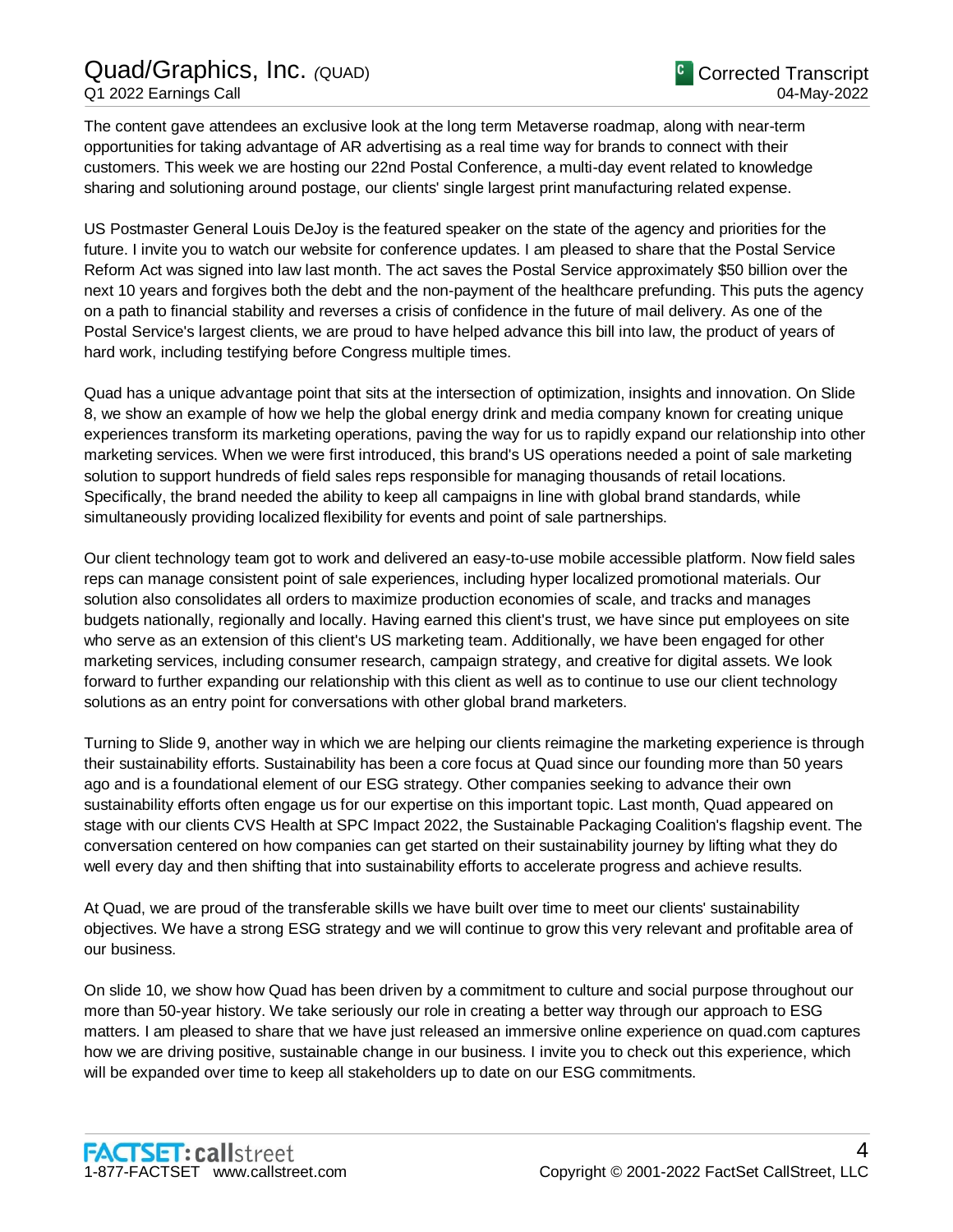When it comes to the environment, we continue to focus on responsible sourcing and reducing impacts, including expanding responsible forestry practices and lowering our overall carbon emissions intensity. In the social space, we continue to work hard on numerous strategies to retain employees and attract new talent with diverse social identities and experiences. This includes our work to develop a more comprehensive and sustainable diversity equity inclusion strategy. Our ongoing work in the social space not only benefits our employees, but also the clients who trust us with their business and the communities [ph] we call home. (12:06)

Before I turn the call over to Tony, I want to thank our employees once again for continuing to focus on performing well for our clients in the face of ongoing challenges. In particular, I want to recognize our Poland based employees, a number of whom are native born Ukrainians, as the war persists in neighboring Ukraine. I am heartened by our employees overwhelming show of support for displaced Ukrainians through a variety of efforts, including serving as host families.

.....................................................................................................................................................................................................................................................................

With that, I will turn the call over to Tony for a review of our financial results.

### Anthony C. Staniak

Chief Financial Officer, Quad/Graphics, Inc.

Thanks, Joel, and good morning, everyone. Slide 11 provides a snapshot of our first quarter 2022 financial results. As Joel mentioned, we delivered net sales growth of 9%, excluding divestitures, a fourth consecutive quarter of net sales growth. We ended the quarter with strong liquidity of \$138 million of cash and \$397 million in unused capacity on our revolving credit agreement, which enabled us to pay out the remaining \$209 million outstanding of our unsecured 7% senior notes on May 2nd.

We will remain disciplined in our operational execution, while reducing debt and making investments to accelerate our growth, as a marketing experience company. Net sales were \$744 million in the first quarter, up 5% from 2021. Excluding the June 2021 divestiture of QuadExpress, a third party logistics company that was a small part of our overall logistics business, net sales increased 9% from 2021. The growth during the quarter was due to price increases implemented in response to inflationary pressures, print segment share gains from new clients and net sales growth in our targeted print and agency solutions offerings.

Adjusted EBITDA was \$49 million in the first quarter of 2022, as compared to \$70 million in the first quarter of 2021. The decline in adjusted EBITDA during the quarter was primarily driven by supply chain disruptions, investments in hiring and training labor in advance of peak production season in the second half of the year, and cost inflation, partially offset by net sales growth. In response to increasing costs to service our clients, we have implemented an additional price increase effective May 15, 2022.

Adjusted diluted earnings per share was \$0.04 in the first quarter of 2022, compared to \$0.19 in the first quarter of 2021. The decline was primarily due to the supply chain challenges, investments and cost inflation previously mentioned, partially offset by net sales growth, lower depreciation and amortization, and lower interest expense due to debt reduction.

Free cash flow was negative \$36 million in the first quarter of 2022, a \$92 million decrease compared to 2021, primarily due to higher working capital. We also invested \$19 million during the first quarter in capital expenditures consistent with our long-term automation strategy. We will continue to invest in our business to seize opportunity and accelerate our growth. As a reminder, the company historically generates the majority of its free cash flow in the fourth quarter of the year.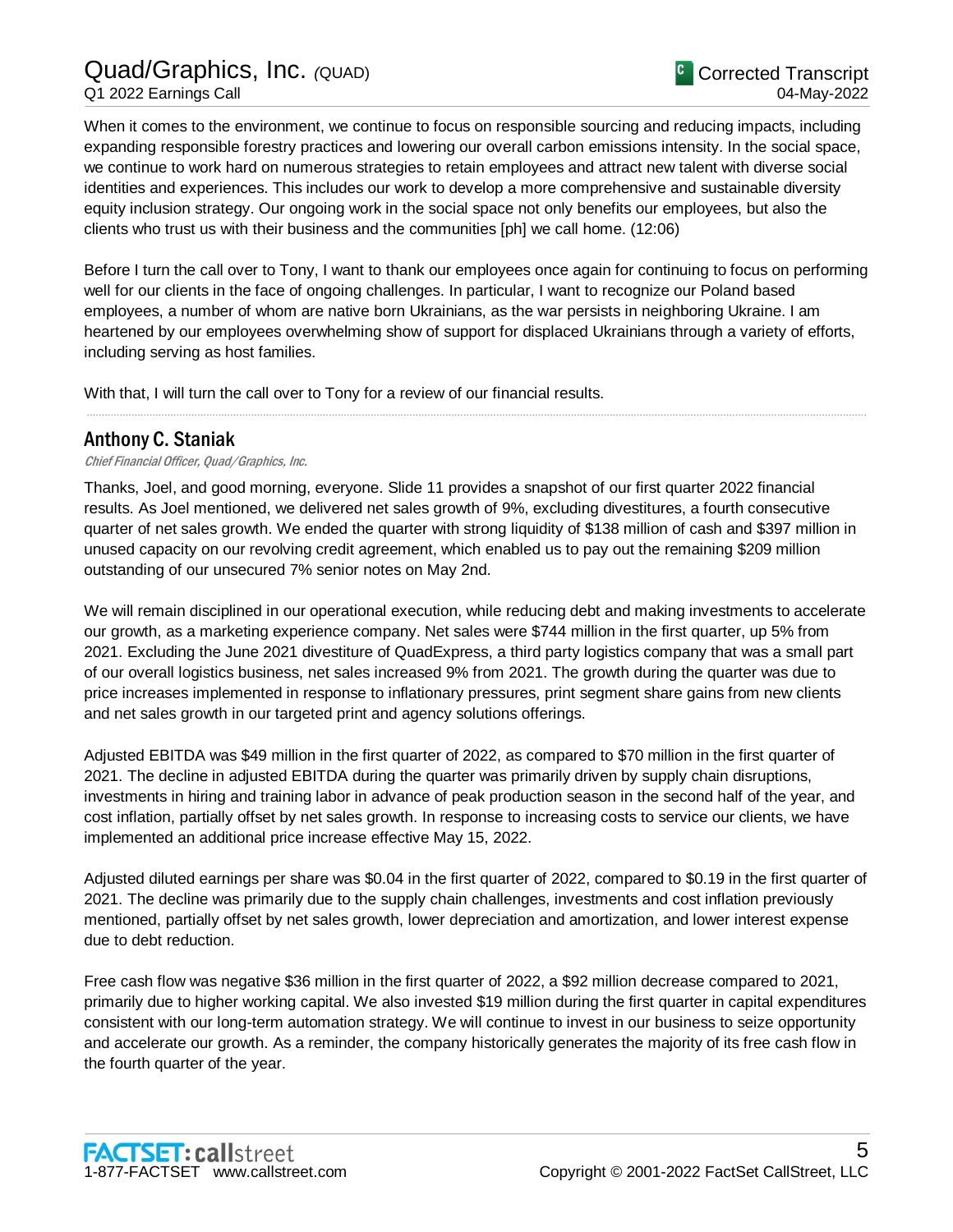## Quad/Graphics, Inc. *(*QUAD) Q1 2022 Earnings Call

Slide 12 includes a summary of our debt capital structure. Net debt increased by \$40 million to \$664 million at March 31, 2022, as compared to \$624 million as of December 31, 2021. And the debt leverage ratio increased 38 basis points to 2.77 times at the end of the first quarter. The increase in net debt and debt leverage ratio was primarily due to the investments in working capital, talent and equipment to enable continued sales growth. As a reminder, our long term target leverage range is 2 times to 2.5 times and we plan to achieve 2.25 times in the middle of that range by the end of the year.

As of March 31, our blended interest rate was 4.6% and we maintained our strong liquidity with up to \$397 million of availability under our revolving credit agreement, as well as \$138 million of cash on hand. This strong liquidity enabled us to pay out the remaining balance of \$209 million of our unsecured 7% senior notes on May 2, after we proactively repurchased \$2.4 million of the notes during the first quarter to save on interest payments. This repayment is part of our multi-year debt reduction plan and results in a lower blended interest rate of approximately 3.8%, an improvement of over 80 basis points, which will lower our interest expense moving forward. Our near significant debt maturity is now \$91.5 million occurring in January of 2024.

Our 2022 guidance is unchanged as shown on Slide 13. We will continue to be nimble with our pricing to mitigate the negative impacts of supply chain disruption and cost inflation. As a reminder to what I told investors during last quarter's call, adjusted EBITDA and free cash flow will be lower in the first half of 2022 compared to the previous year as we make strategic investments to expand our offerings and to drive higher revenue, profitability and cash in the second half of 2022 during our seasonal peak. Our financial objectives remain unchanged, including driving earnings through sales growth, effective cost management and productivity improvements, as well as reducing debt through the generation of strong free cash flow. All of these efforts will further strengthen our balance sheet and liquidity, enhancing our financial flexibility to accelerate and scale our strategy, as a marketing experience company and drive shareholder value.

With that, I'd like to turn the call back to Katie for questions.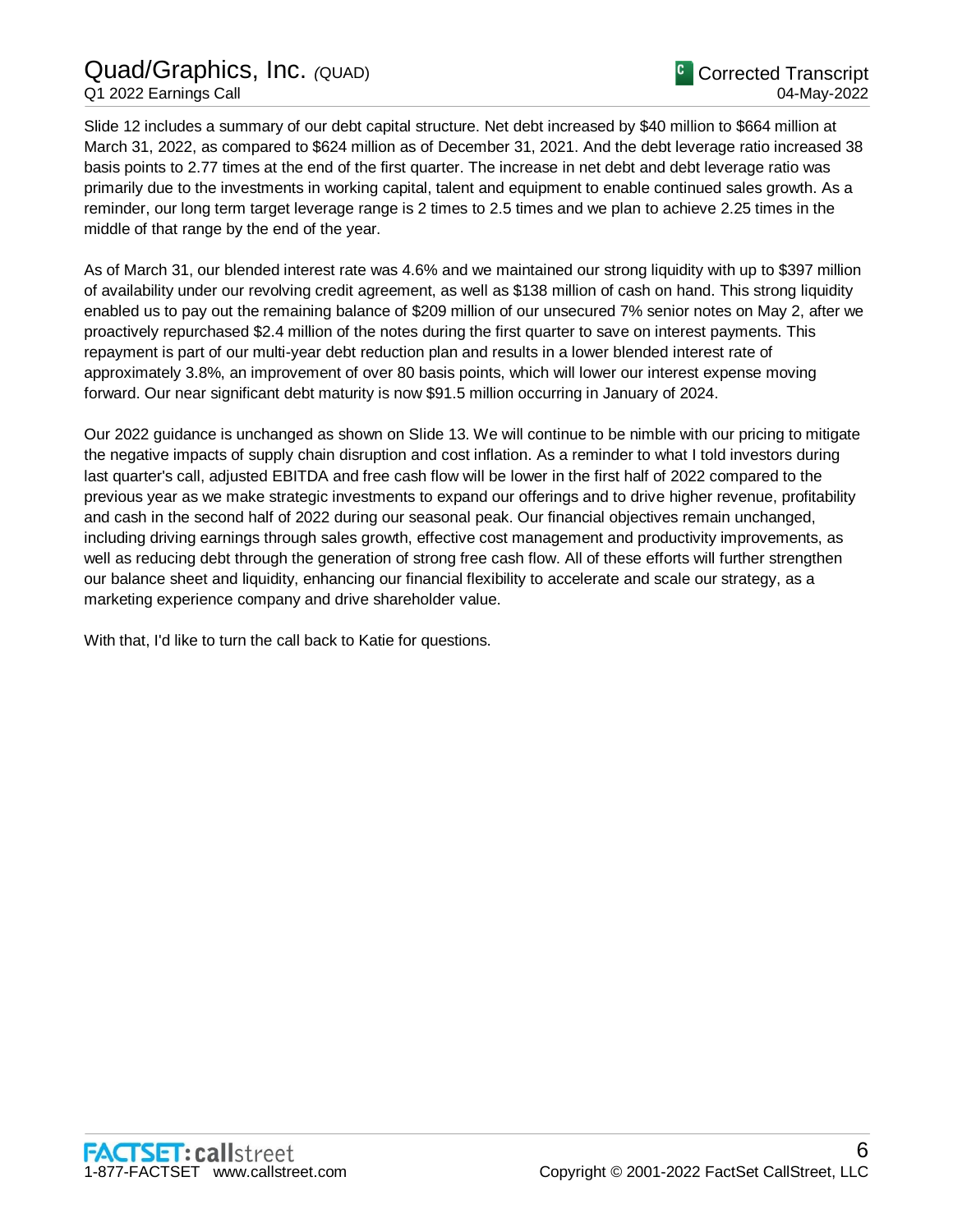## **QUESTION AND ANSWER SECTION**

#### Katie Krebsbach

**Katie Krebsbach**<br>Investor Relations Manager, Quad/Graphics, Inc.  $\mathcal{A}$ 

Thank you, Tony, because we compiled questions in advance of today's call, we will not ask for callers to enter the queue. Thank you to everyone who submitted a question. We have four top questions that were submitted. Our first question relates to industry and segment trends that asks, can you provide more insight on the trends you saw across the various segments of the business during the first quarter?

.....................................................................................................................................................................................................................................................................

#### Joel Quadracci

Chairman, President & Chief Executive Officer, Quad/Graphics, Inc.

Yeah. Thank you, Katie. And as I usually do, I'll start with large scale print, which really is comprised of retail inserts and magazines and I'll remind people that that is the segment that we expect to have continued organic decline of a larger extent compared to the other lines of business that we're in. The retail inserts for the quarter were off about 20%, magazines off about 7%, there is a [ph] few titles (19:25) experienced closure. But again, those were somewhat expected. The important thing about the relationships we have here, though, is that they use all sorts of other services and other areas of media. And so while specifically with retail inserts, as you see a decline in that use of advertising dollars, oftentimes we're helping those clients shifted to things like direct mail, instore or performance marketing with things like Rise Interactive.

And as I look at like the targeted print segment, which all fared fairly well, our catalog business for the quarter was up 3%, but for the trailing 12 months was up 20% because of segment share wins. On the direct mail side for the quarter were up over 21%, again same story in terms of segment share wins, packaging was about 4% with instore continuing its sort of growth with segment share wins of 22%. So again, as you watch us over time, as you listen to us talk, the services side as well as the targeted print side is where the shift is going as you can see in the slides we provided. Even though we have decline in retail inserts and magazines, there's still a cash flow, an important part of the business, but also an important opportunity to continue to sell the other services and products.

Katie, next question.

#### Katie Krebsbach

**Katie Krebsbach**<br>Investor Relations Manager, Quad/Graphics, Inc.  $\mathcal{A}$ 

Thanks, Joel. Our next question is regarding products and services offering that ask you mentioned that Quad is in a unique position as a marketing experience company. Can you give more detail on what you mean by that?

.....................................................................................................................................................................................................................................................................

.....................................................................................................................................................................................................................................................................

#### Joel Quadracci

Chairman, President & Chief Executive Officer, Quad/Graphics, Inc.

Yeah. It's a question we get a lot and how are we different? And that as we've kind of grown up into towards the big holding company agency offerings or the consulting offerings of workflow and content creation, what's missing out there is a one-stop – more of a one-stop shop that not only has the front end of planning and content creation, but also the back end of execution. And so when we talk about through the line and we talk about that marketing experience, the through the line means, we can work with the brand all the way from the beginning, all the way to the end of their process of marketing their customers and sort of the marketing experience is about making it integrated. So there's not that big break in the chain for our marketers, it's something that's much more concise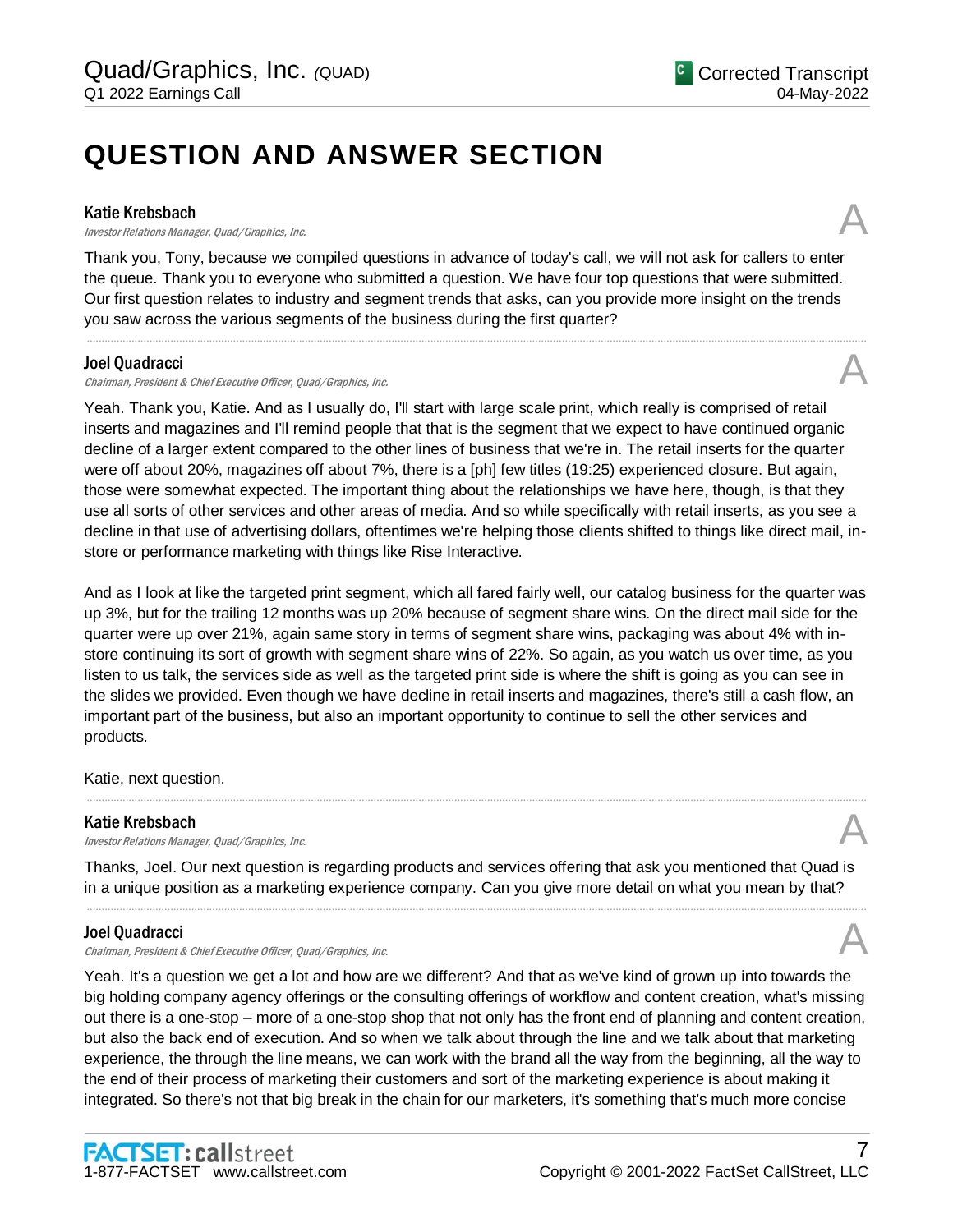fluid, which means that we're taking time out of their marketing schedule and allowing them to iterate their messaging faster. And so when we talk about being unique, there really isn't an offering like we have because of that connectivity between sort of the front end of marketing and the back end of execution.

.....................................................................................................................................................................................................................................................................

#### Katie Krebsbach

**Katie Krebsbach**<br>Investor Relations Manager, Quad/Graphics, Inc.  $\mathcal{A}$ 

Great. Thanks again, Joel. Our next question is regarding paper, it asks, can you give more insight on the impact that paper constraints had on the quarter and what has factored into your guidance in terms of paper availability? .....................................................................................................................................................................................................................................................................

#### Anthony C. Staniak

**Anthony C. Staniak**<br>Chief Financial Officer, Quad/Graphics, Inc.  $\mathcal{A}$ 

Thanks Katie. I'll take that one. So when we think about paper, it's a reminder that 50% of our paper is supplied by clients and the other 50% we purchase on behalf of our clients. Then on that 50% that we purchase for our clients, we pass through paper cost increases to our clients. As a result, when you think about the guidance, the main area you're going to see the impact is on our net sales, which was, our guidance was a 3% to 7% increase, which we're very pleased with, 9% increase in the first quarter, but that would have even been higher if not for limits due to paper constraints.

.....................................................................................................................................................................................................................................................................

#### Joel Quadracci

Chairman, President & Chief Executive Officer, Quad/Graphics, Inc.

[indiscernible] (22:58) I'd say Tony also, I mean, we've been very active in managing that because, whether there was one supplier with a strike in Europe or just shortages here, we purchase a significant amount of product and therefore really have great relationships with our mills and really look at it from a supply chain standpoint of streamlining. So we've been, I think, pretty successful about working through the issue as best we can, and we continue to see that as a place of opportunity.

.....................................................................................................................................................................................................................................................................

.....................................................................................................................................................................................................................................................................

#### Katie Krebsbach

**Katie Krebsbach**<br>Investor Relations Manager, Quad/Graphics, Inc. **Analysis of the Contract Oracle Contract Contract Contract Cont** 

Thank you, both. Okay. Our last question is on new investments. It reads, can you go into more detail on the growth investments you're making to distinguish your marketing platform, as you mentioned earlier?

#### Anthony C. Staniak

**Anthony C. Staniak**<br>Chief Financial Officer, Quad/Graphics, Inc.  $\mathcal{A}$ 

Thanks, Katie. So, yeah, we see opportunity to grow our business and we talked about paper and materials that we are purchasing and putting in inventory to be able to service our clients during peak season. But in addition, we've invested \$19 million this quarter alone in capital expenditures guidance for the year \$55 million to \$65 million, and that's in automation and faster printing presses to enable us to become more efficient and maintain the platform that we've assembled. We've also done a lot on the labor side, with a best in class workforce that is additional \$50 million in investment over the past 12 months. That includes higher wages for, when we start people, in our experienced folks, sign on bonuses, referral programs, training investment in those people, all to be able to service our clients well, during, now and the upcoming peak season.

.....................................................................................................................................................................................................................................................................

#### Joel Quadracci

Chairman, President & Chief Executive Officer, Quad/Graphics, Inc.

Well, and labor is just such a crucial topic these days, I think, in any industry. And the second half of last year, many companies really struggled with getting enough people. And so, the fact that we are consistent about









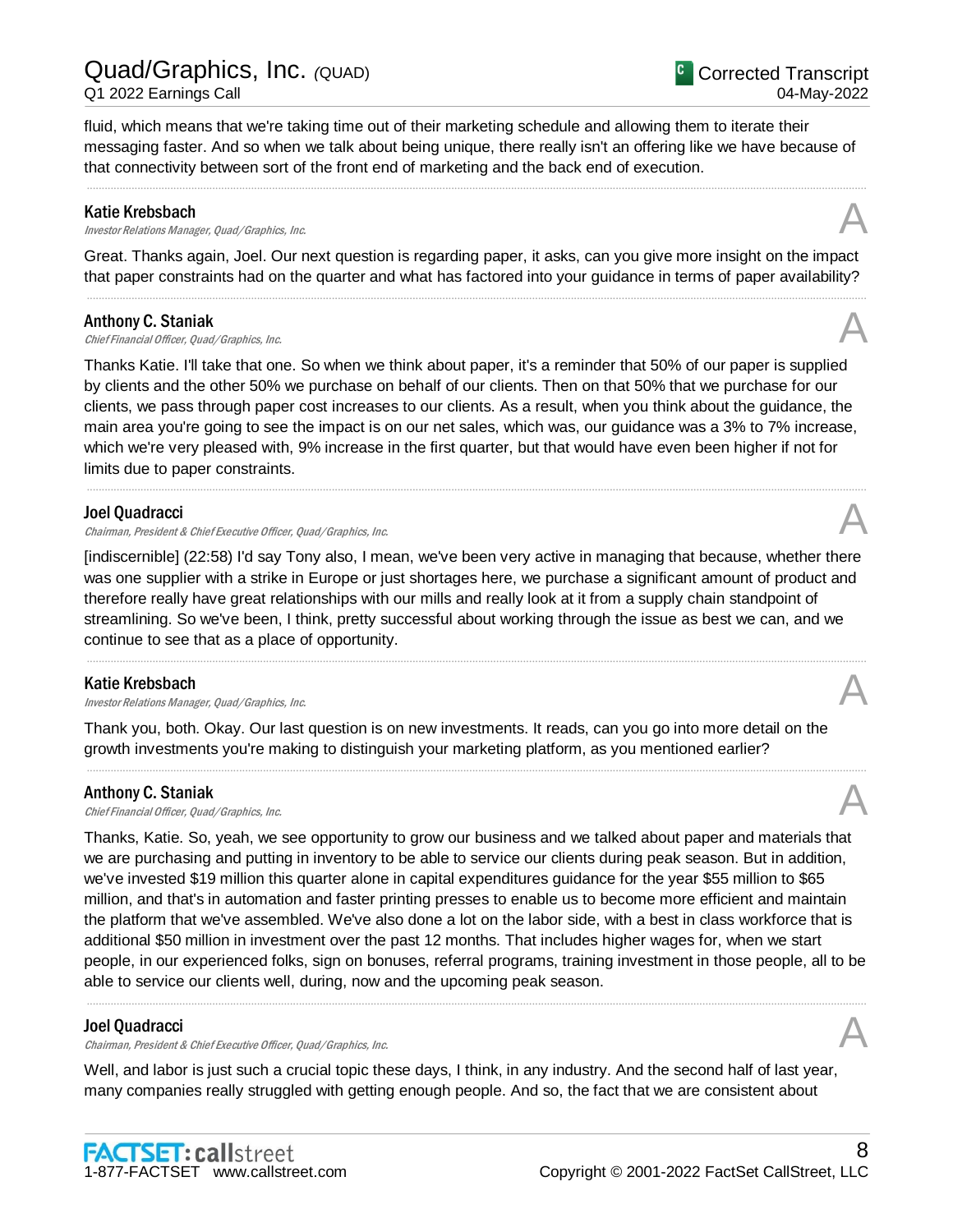Quad/Graphics, Inc. *(*QUAD) Q1 2022 Earnings Call

spending money on automation over the years and that we continue to do it, helps us, in terms of managing that relative to our competitive set, but also, [indiscernible] (25:05) we're hiring for the second half of the year. We'll start that in July or June. Last year we did it early June and I thought that was early. This year we started in January, and so that's where we referenced the earlier hiring that we're doing and the amount of training that's involved in that, we've upped that as well so that we're ready to go with the segment share increases we have and with the busy season coming. And so that's what we're doing in that investment stage.

I'd say that the other part of the investment that's really important is to grow the company, it's on the services side in some of the product offerings that we've added. So it's less about thinking about acquiring companies. We've done that. We'll always consider in the future. But right now, it's about scaling our talent on the services side. So as I mentioned, Rachel joining us, we have a whole slew of other people who are joining us from the consulting world or the agency world that is going to allow us to scale that continued growth in the services side.

.....................................................................................................................................................................................................................................................................

## Katie Krebsbach

#### Investor Relations Manager, Quad/Graphics, Inc.

Great. Thank you, both. This concludes the Q&A portion of today's call. And now, I would like to turn the call back to Joel for closing remarks. .....................................................................................................................................................................................................................................................................

### Joel Quadracci

#### Chairman, President & Chief Executive Officer, Quad/Graphics, Inc.

Thanks, Katie, and thank you, everyone, for joining today's call. I want to close by reiterating my thanks to our employees for their continued hard work and ability to adapt and adjust to change, something we're always doing. I'm confident in our team, in our strategy and our future as a marketing experience company. Our integrated marketing offering continues to be a competitive differentiator and a key driver behind our company's overall organic growth. In the face of ongoing supply chain and other disruptions, we will continue to work thoughtfully and diligently to mitigate these impacts while staying focused on managing our clients' needs and expectations.

With that, thank you again and have a good day. We look forward to speaking with you again next quarter.

**Operator**: Ladies and gentlemen, that does conclude today's presentation. You may now disconnect your lines.

.....................................................................................................................................................................................................................................................................